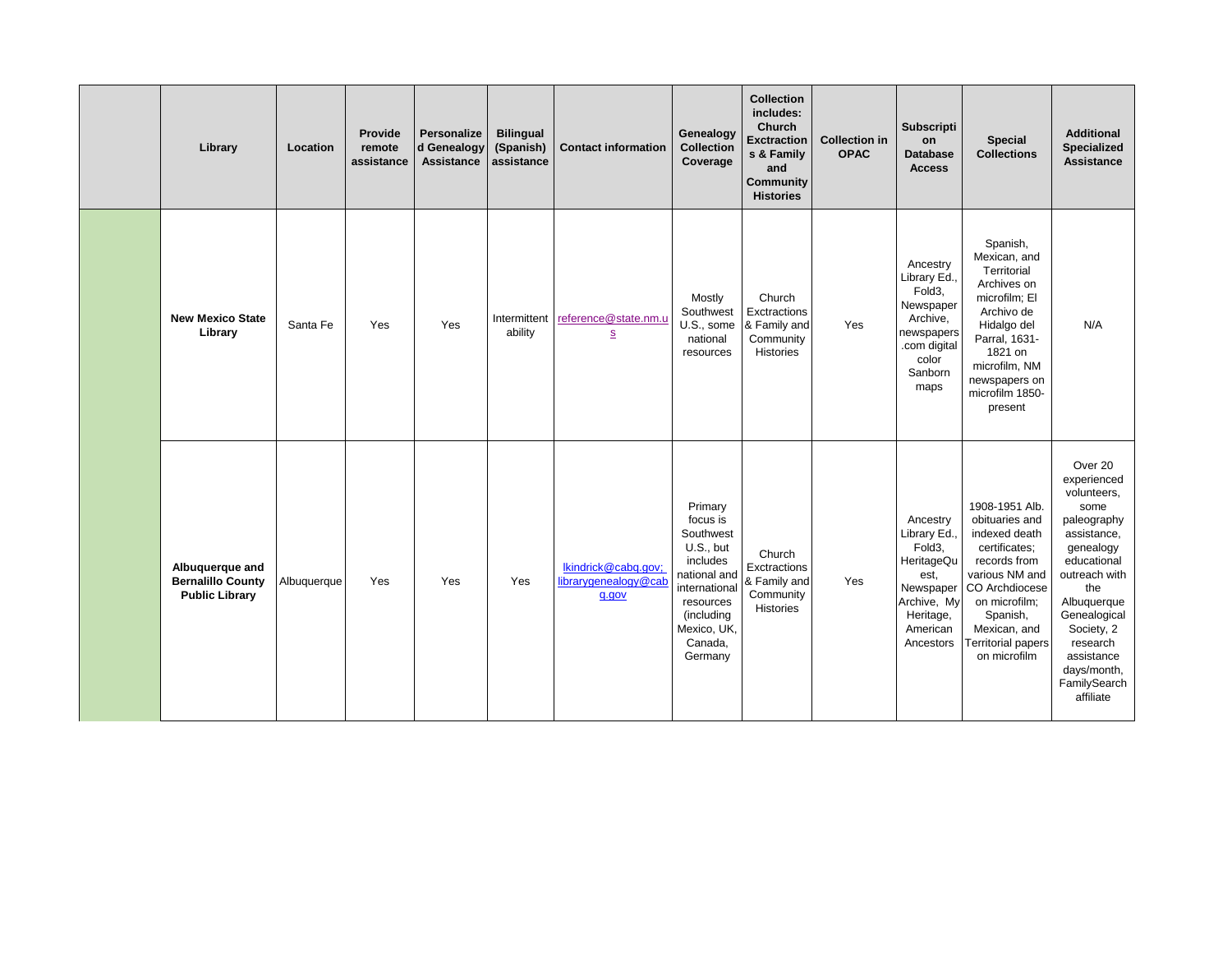| <b>Institution</b><br>has a<br>genealogy<br>collection,<br>continues to<br>add to the<br>collection,<br>provides<br>access to<br>subscription<br>databases,<br>provides<br>some level of<br>personalized<br>genealogy<br>assistance to<br>the public and<br>can assist<br>remotely | al Hispanic Cultural I Albuquerque                               |           | Yes | Yes | Yes | cassandra.osterloh@st<br>ate.nm.us | General<br>Southwest<br>U.S., some<br>Mexico   | Church<br>Exctractions<br>& Family and<br>Community<br>Histories | <b>No</b> | Ancestry<br>Library Ed.,<br>HeritageQu<br>est | Enciclopedia<br>Heráldica<br>Hispano-<br>Americana;<br>archival<br>collections;<br>Ayuntamiento de<br>Hidalgo de<br>Parral                                                               | N/A                                                  |  |
|------------------------------------------------------------------------------------------------------------------------------------------------------------------------------------------------------------------------------------------------------------------------------------|------------------------------------------------------------------|-----------|-----|-----|-----|------------------------------------|------------------------------------------------|------------------------------------------------------------------|-----------|-----------------------------------------------|------------------------------------------------------------------------------------------------------------------------------------------------------------------------------------------|------------------------------------------------------|--|
|                                                                                                                                                                                                                                                                                    | <b>New Mexico State</b><br><b>Records and</b><br><b>Archives</b> | Santa Fe  | Yes | Yes | Yes | rob.martinez@state.n<br>m.us       | General<br>Southwest<br>U.S., some<br>Mexico   | Church<br>Exctractions<br>& Family and<br>Community<br>Histories | <b>No</b> | Ancestry<br>Library Ed.                       | Archdiocese of<br>Santa Fe<br>records on<br>microfilm;<br>Spanish,<br>Mexican, and<br>Territorial<br>Archives on<br>microfilm; some<br>country records;<br>private papers<br>collections | Some<br>paleography<br>and translation<br>assistance |  |
|                                                                                                                                                                                                                                                                                    | <b>Los Lunas Public</b><br>Library                               | Los Lunas | Yes | Yes | Yes | hetterc@loslunasnm.go              | Los Lunas<br>and<br>surrounding<br>communities | Church<br>Exctractions<br>& Family and<br>Community<br>Histories | Yes       | Ancestry<br>Library Ed,<br>Heritage<br>Quest  | Oral histories or<br>community<br>residents,<br>Valencia County<br>Genealogy Tree,<br>basic DNA<br>assistance,                                                                           | Experienced<br>volunteers to<br>assist patrons       |  |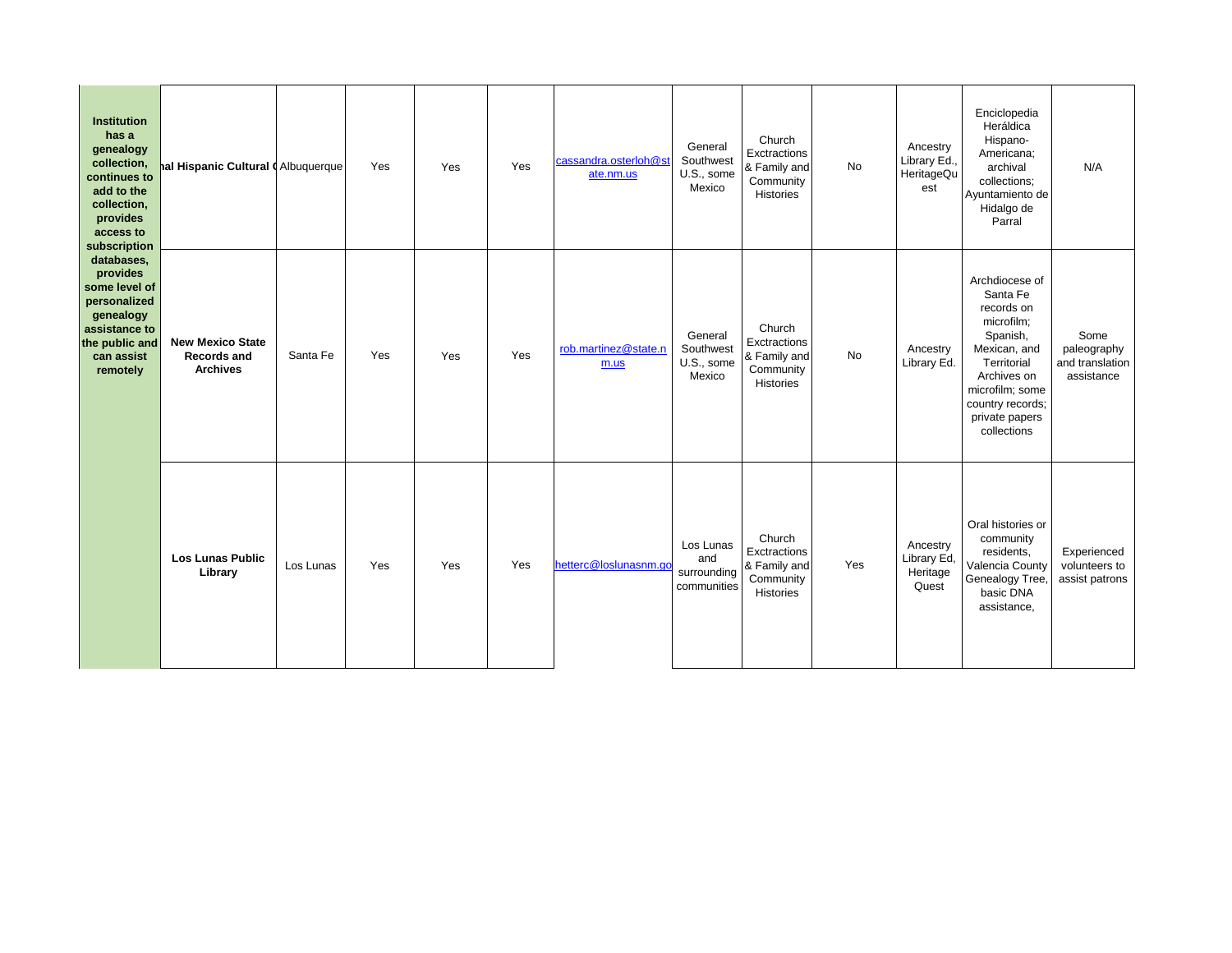|                                        |         |         |                                |                         |                                           |                                           | Church                                                 |         |                                               | Eugene Manlove<br>Rhodes<br>Collection,                                                                                    |                                                           |
|----------------------------------------|---------|---------|--------------------------------|-------------------------|-------------------------------------------|-------------------------------------------|--------------------------------------------------------|---------|-----------------------------------------------|----------------------------------------------------------------------------------------------------------------------------|-----------------------------------------------------------|
| amogordo Public Libra Alamogordo       |         | Yes     | Yes                            | No                      | COAlibrary@ci.alamog<br>ordo.nm.us        | General<br>Southwest<br>U.S.              | Exctractions<br>& Family and<br>Community<br>Histories | Yes     | Heritage<br>Quest                             | complete run of<br>the Alamogordo<br>Daily News and<br>its predecessors<br>on microfilm,<br>Otero Co. history<br>materials | Monthly topical<br>genealogy<br>programs to the<br>public |
|                                        |         |         |                                |                         |                                           |                                           |                                                        |         |                                               |                                                                                                                            |                                                           |
|                                        |         |         |                                |                         |                                           |                                           |                                                        |         |                                               |                                                                                                                            |                                                           |
| <b>Clovis-Carver Public</b><br>Library | Clovis  | Unknown | Yes                            | Unknown                 | library@cityofclovis.or<br>$\overline{a}$ | New Mexico<br>coverage                    | Family and<br>Community<br>Histories                   | Unknown | Ancestry<br>Library Ed,<br>Heritage<br>Quest  | Unknown                                                                                                                    | Experienced<br>volunteers to<br>assist patrons            |
| Roswell Public Library                 | Roswell | No      | Some<br>database<br>assistance | Intermittent<br>ability | reference@roswell-<br>nm.gov              | Southwest<br>U.S. and<br>some<br>national | Family and<br>Community<br>Histories                   | Yes     | Ancestry<br>Library Ed.,<br>Fold <sub>3</sub> | N/A                                                                                                                        | N/A                                                       |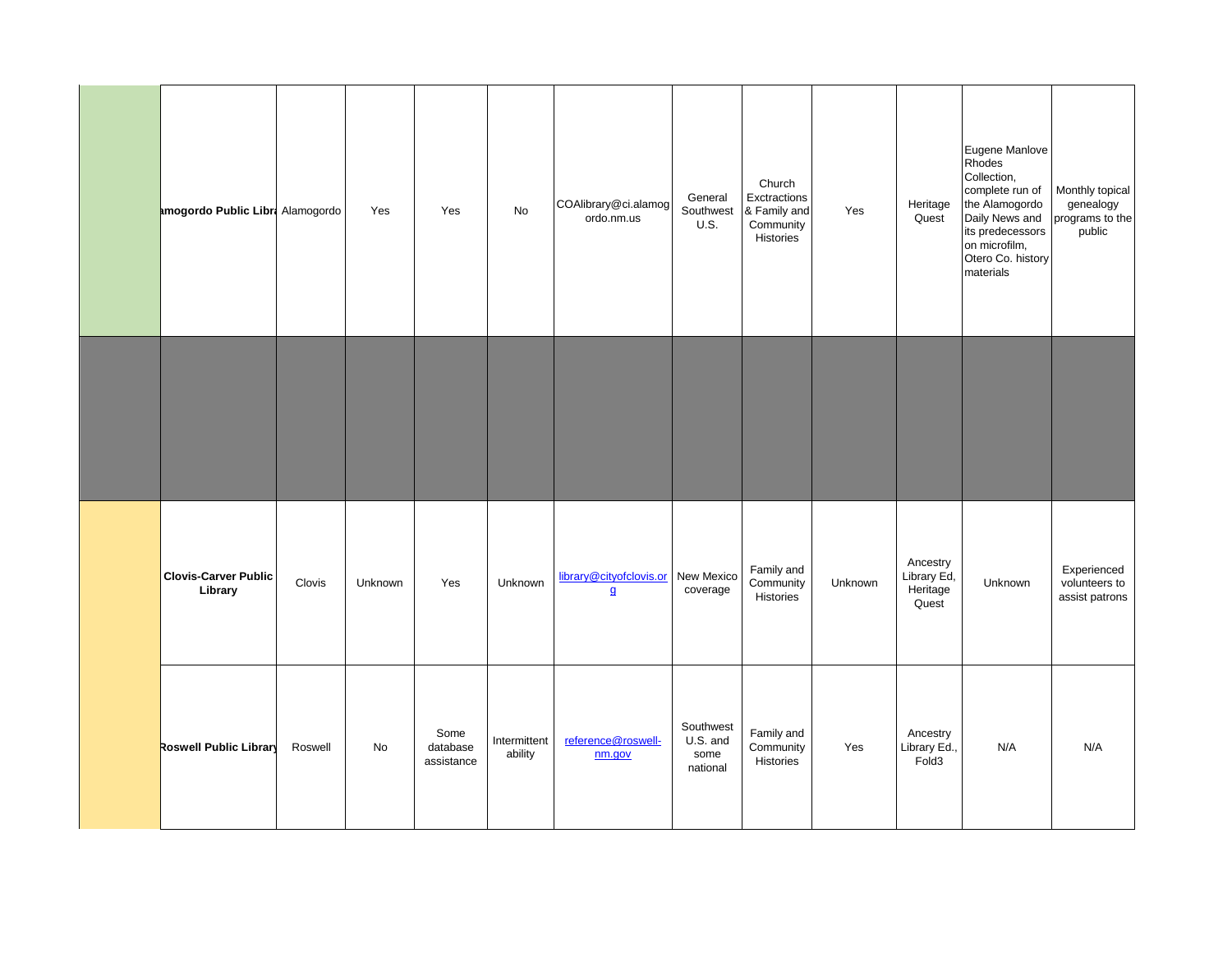| <b>Institution</b><br>has a<br>genealogy<br>collection<br>(may no<br>longer add to<br>the<br>collection),<br>provides<br>access to<br>subscription<br>genealogy<br>databases,<br>don't offer<br>personalized<br>genealogy<br>assistance,<br>but may<br>provide some<br>database<br>assistance | <b>Carlsbad Public</b><br>Library                 | Carlsbad   | Yes       | Some<br>database<br>assistance    | Intermittent<br>ability | nfo@cityofcarlsbadnm.c Eddy County |                                                                                 | Family and<br>Community<br>Histories                                    | Yes (not<br>archival<br>collections -<br>staff view only) | Heritage<br>Quest                              | N/A                                                                                                                                                                    | N/A                                            |
|-----------------------------------------------------------------------------------------------------------------------------------------------------------------------------------------------------------------------------------------------------------------------------------------------|---------------------------------------------------|------------|-----------|-----------------------------------|-------------------------|------------------------------------|---------------------------------------------------------------------------------|-------------------------------------------------------------------------|-----------------------------------------------------------|------------------------------------------------|------------------------------------------------------------------------------------------------------------------------------------------------------------------------|------------------------------------------------|
|                                                                                                                                                                                                                                                                                               | <b>Los Alamos Public</b><br>Library               | Los Alamos | Yes       | Yes, for<br>specific<br>questions | <b>No</b>               | refweb@lacnm.us                    | Small<br>general<br>collection                                                  | None of<br>these                                                        | Yes                                                       | Ancestry<br>Library Ed.,<br>Heritage<br>Quest  | Digitized<br>newspapers for<br>Los Alamos<br>County: Los<br>Alamos News,<br>Los Alamos<br>Herald, Los<br>Alamos Monitor,<br>LA Daily Post (In-<br>library use<br>only) | N/A                                            |
|                                                                                                                                                                                                                                                                                               | <b>Thomas Branigan</b><br><b>Memorial Library</b> | Las Cruces | Yes       | Yes, for<br>specific<br>questions | <b>No</b>               | y.reference@las-cruces             | <b>Mostly New</b><br>Mexico<br>focuses.<br>some<br>collection for<br>outside NM | Church<br>Exctractions<br>& Family and<br>Community<br><b>Histories</b> | Yes                                                       | Ancestry<br>Library Ed.<br>HeritageQu<br>est.  | Digital Sanborn<br>Maps                                                                                                                                                | Experienced<br>volunteers to<br>assist patrons |
|                                                                                                                                                                                                                                                                                               | <b>Portales Public</b><br>Library                 | Portales   | <b>No</b> | Some<br>database<br>assistance    | Unknown                 | 575-356-3940                       | Portales<br>area, but a<br>small<br>national<br>collection                      | Family and<br>Community<br><b>Histories</b>                             | Unknown                                                   | Ancestry<br>Library Ed.,<br>HeritageQu<br>est. | N/A                                                                                                                                                                    | Experienced<br>volunteers to<br>assist patrons |